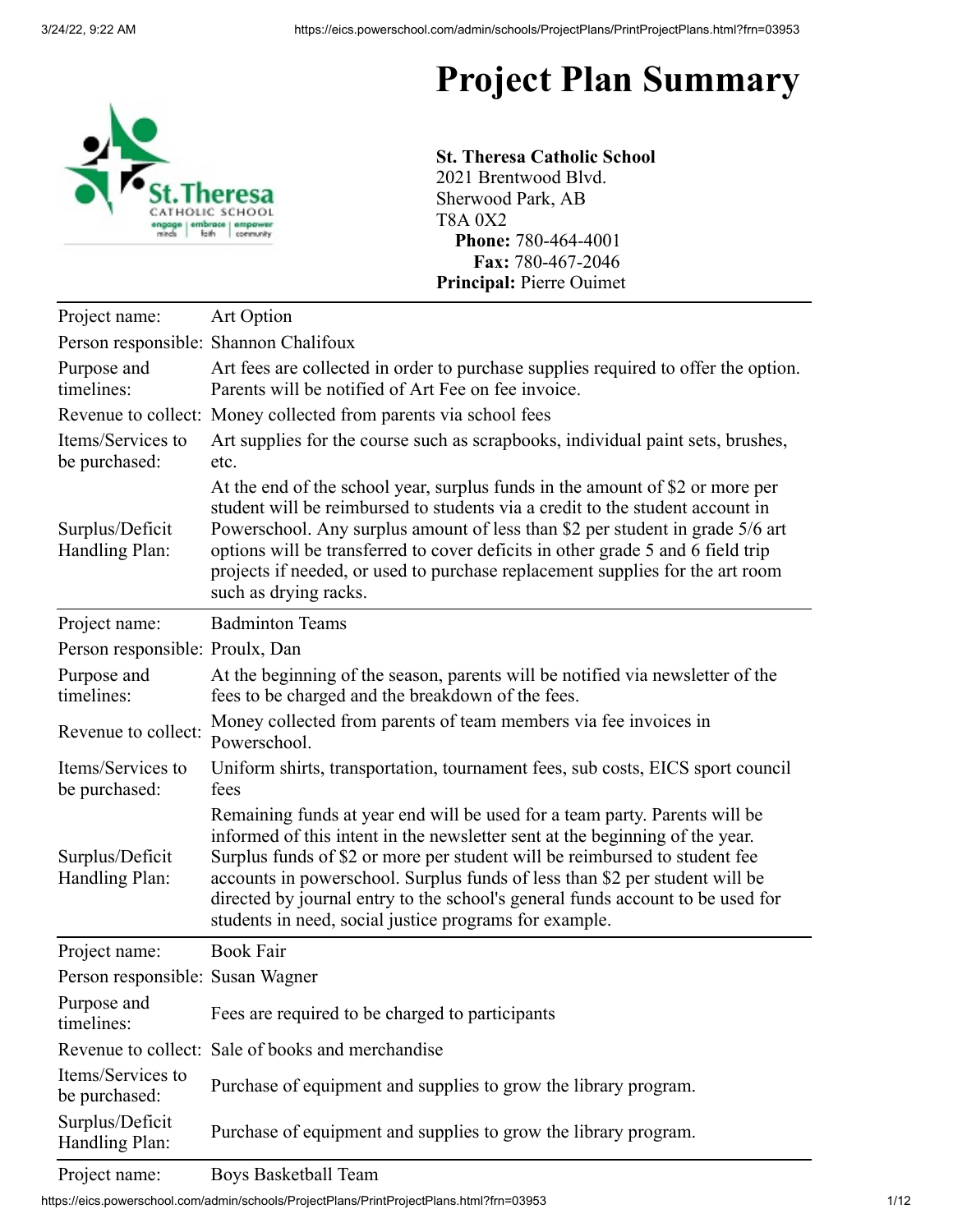| Person responsible: Proulx, Dan    |                                                                                                                                                                                                                                                                                                                                                                                                                                                                                                                                                     |
|------------------------------------|-----------------------------------------------------------------------------------------------------------------------------------------------------------------------------------------------------------------------------------------------------------------------------------------------------------------------------------------------------------------------------------------------------------------------------------------------------------------------------------------------------------------------------------------------------|
| Purpose and<br>timelines:          | Fees are required to be charged to members of the basketball team in order to<br>cover the costs of uniforms (tshirts), transportation, subcosts, tournament fees,<br>out of town tournaments, wrap up party. Parents will be assessed a team fee and<br>a fee for the costs of tournaments entered on student powerschool accounts.                                                                                                                                                                                                                |
|                                    | Revenue to collect: Fees changed to parents                                                                                                                                                                                                                                                                                                                                                                                                                                                                                                         |
| Items/Services to<br>be purchased: | Uniforms, t-shirts, transportation, sub costs, tournaments, accommodations,<br>EICS league fees                                                                                                                                                                                                                                                                                                                                                                                                                                                     |
| Surplus/Deficit<br>Handling Plan:  | Remaining funds at the end of the year will be used for an end of the year party<br>for all of the basketball teams. Parents will be informed of this intent at the<br>parent team meeting sent at the beginning of the year. Surplus funds at the end<br>of the year in the amount of \$2 or more per student will be refunded to student<br>accounts via powerschool. Surplus funds of less than \$2 per student will be<br>directed to the school's general funds account to support students in need, social<br>justice programs as an example. |
| Project name:                      | Boys Volleyball Team                                                                                                                                                                                                                                                                                                                                                                                                                                                                                                                                |
| Person responsible: Proulx, Dan    |                                                                                                                                                                                                                                                                                                                                                                                                                                                                                                                                                     |
| Purpose and<br>timelines:          | At the beginning of the season, parents will be notified via newsletter of the<br>fees to be charged and the breakdown of the fees. Fees are required to be<br>charged to members of the basketball team in order to cover the costs of<br>uniforms (tshirts), transportation, subcosts, tournament fees, out of town<br>tournaments, wrap up party. Parents will be assessed a team fee and a fee for the<br>costs of tournaments entered on student powerschool accounts.                                                                         |
|                                    | Revenue to collect: Money collected from parents of team members via powerschool student fees                                                                                                                                                                                                                                                                                                                                                                                                                                                       |
| Items/Services to<br>be purchased: | Uniforms, transportation, tournament fees, sub costs, EICS sport council fees                                                                                                                                                                                                                                                                                                                                                                                                                                                                       |
| Surplus/Deficit<br>Handling Plan:  | Remaining funds at the end of the year will be used for an end of the year party<br>for all of the basketball teams. Parents will be informed of this intent at the<br>parent team letter sent at the beginning of the year. Surplus funds at the end of<br>the year in the amount of \$2 or more per student will be refunded to student<br>accounts via powerschool. Surplus funds of less than \$2 per student will be<br>directed to the school's general funds account to support students in need, social<br>justice programs as an example.  |
| Project name:                      | <b>BP</b> Energy Grant                                                                                                                                                                                                                                                                                                                                                                                                                                                                                                                              |
| Person responsible: Davison, Kurt  |                                                                                                                                                                                                                                                                                                                                                                                                                                                                                                                                                     |
| Purpose and<br>timelines:          | Parents are not providing funds. Teachers won a grant from BP Energy who is<br>providing the funds to the teachers/school. The timeline and purpose were<br>indicated in the initial grant proposal to BP energy.                                                                                                                                                                                                                                                                                                                                   |
| Revenue to collect:                | The only revenue for the three projects is received from BP energy. No parents<br>are charged                                                                                                                                                                                                                                                                                                                                                                                                                                                       |
| Items/Services to<br>be purchased: | Technology Possible field trips and bussing PD                                                                                                                                                                                                                                                                                                                                                                                                                                                                                                      |
| Surplus/Deficit<br>Handling Plan:  | A follow up form will be sent to BP Energy at the end of the year detailing<br>spending and project success/challenges. All money will be spent on the above<br>items                                                                                                                                                                                                                                                                                                                                                                               |
| Project name:                      | <b>Construction Option</b>                                                                                                                                                                                                                                                                                                                                                                                                                                                                                                                          |
| Person responsible: Douglas Sereda |                                                                                                                                                                                                                                                                                                                                                                                                                                                                                                                                                     |
| Purpose and<br>timelines:          | Fees are required to be charged to students enrolled in the construction program<br>in order to cover the costs of materiel, consumables (Sandpaper, screws, etc),                                                                                                                                                                                                                                                                                                                                                                                  |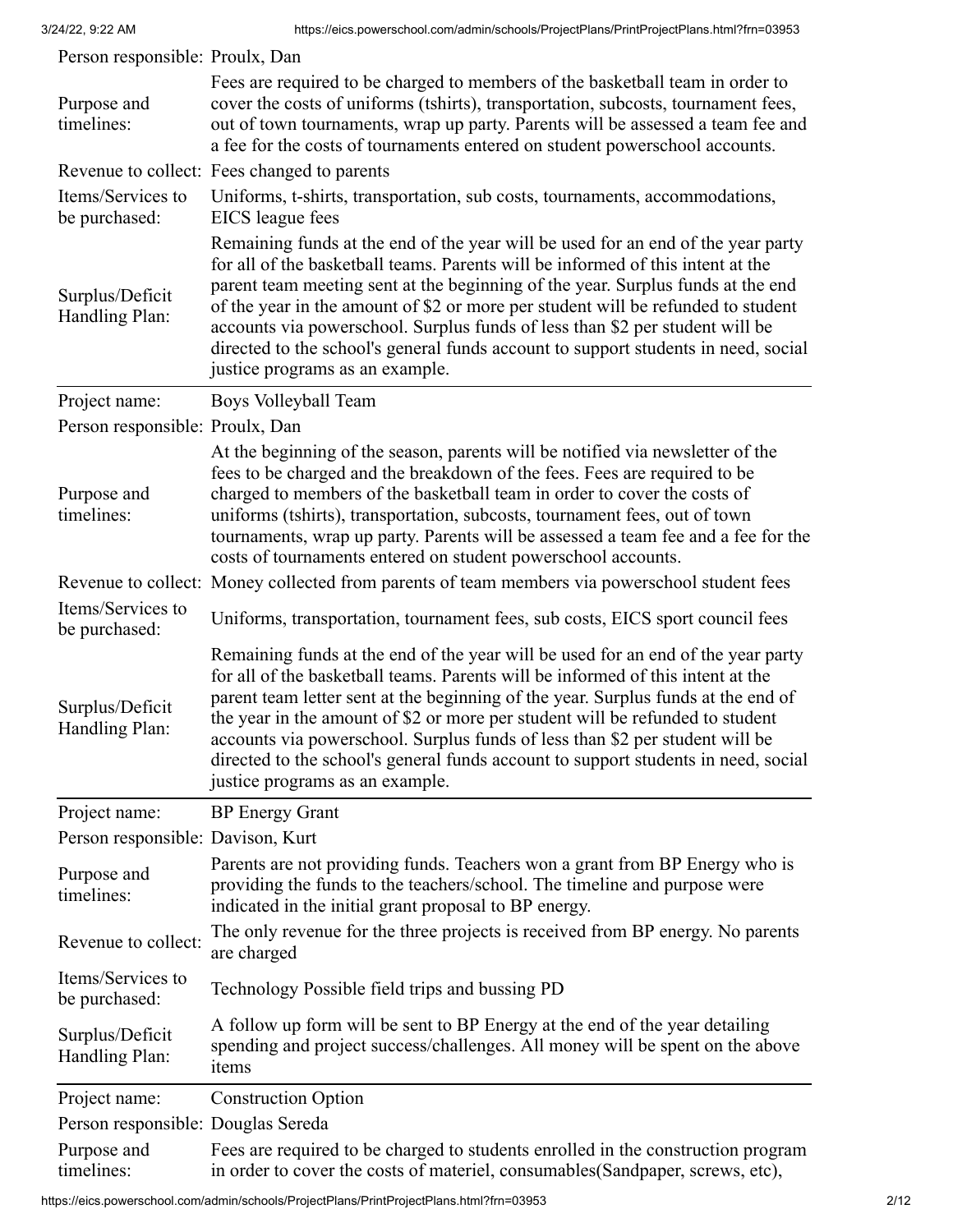|                                    | will be invoiced to parents.                                                                                                                                                                                                                                                                                                                                                                                  |
|------------------------------------|---------------------------------------------------------------------------------------------------------------------------------------------------------------------------------------------------------------------------------------------------------------------------------------------------------------------------------------------------------------------------------------------------------------|
|                                    | Revenue to collect: Fees charged to parents                                                                                                                                                                                                                                                                                                                                                                   |
| Items/Services to                  | Lumber and other materials for construction projects, consumables (Sandpaper,                                                                                                                                                                                                                                                                                                                                 |
| be purchased:                      | screws, etc), PPE.                                                                                                                                                                                                                                                                                                                                                                                            |
| Surplus/Deficit<br>Handling Plan:  | After completion of the course surplus funds in the amount of up to \$10 per<br>student will be held aside for the purchase of replacement/new equipment and<br>replacement tools. Remaining funds in the grade 5/6 fees may be used to cover<br>deficits in grade 5/6 field trips if needed; any other remaining funds will be<br>refunded to students via a credit to their student account in Powerschool. |
| Project name:                      | Curling                                                                                                                                                                                                                                                                                                                                                                                                       |
| Person responsible: Joanne French  |                                                                                                                                                                                                                                                                                                                                                                                                               |
| Purpose and<br>timelines:          | Parents will be notified of Team fees via letters home when their student joins<br>the team. Fees cover costs of rink rental for practices, bonspeil entry fees,<br>teacher subs required.                                                                                                                                                                                                                    |
|                                    | Revenue to collect: Fees changed to parents and collected through powerschool fees                                                                                                                                                                                                                                                                                                                            |
| Items/Services to<br>be purchased: | Transportation, curling rink rental, team shirts, subs required, bonspeil entry<br>fees                                                                                                                                                                                                                                                                                                                       |
| Surplus/Deficit<br>Handling Plan:  | Surplus funds at the end of the year in the amount of \$2 or more per student<br>will be refunded to student accounts via powerschool. Surplus funds of less<br>than \$2 per student will be directed to the school's general funds account to<br>support students in need, social justice programs as an example.                                                                                            |
| Project name:                      | Design Studies Option                                                                                                                                                                                                                                                                                                                                                                                         |
| Person responsible: Elaine Healey  |                                                                                                                                                                                                                                                                                                                                                                                                               |
| Purpose and<br>timelines:          | The purpose of fees charged for Design Studies option is to provide funds<br>needed to purchase consumables used by students during the class. Parents will<br>be notified of Design Studies Fee on fee invoice.                                                                                                                                                                                              |
|                                    | Revenue to collect: Fees collected from parents via school fee invoices                                                                                                                                                                                                                                                                                                                                       |
| Items/Services to<br>be purchased: | Consumable Supplies - balsa wood, glue, cutters, CO2 cars, CO2 cartridges,<br>balsa wood gliders are some examples                                                                                                                                                                                                                                                                                            |
| Surplus/Deficit<br>Handling Plan:  | After completion of the school year, surplus funds in the amount of \$2 or more<br>will be reimbursed to students via a credit to the student account in<br>Powerschool. Surplus funds under the amount of \$2 per student will be directed<br>by journal entry into the school's general funds account to be used for students<br>in need, social justice programs for example.                              |
| Project name:                      | Drama Option                                                                                                                                                                                                                                                                                                                                                                                                  |
|                                    | Person responsible: Sarah Congdon-Reitzel                                                                                                                                                                                                                                                                                                                                                                     |
| Purpose and<br>timelines:          | Fees are charged to cover the cost of guest clinicians, field trips, costumes,<br>props and costumes that may be used for drama classes/performances. Parents<br>will be notified of Drama Fee on fee invoice.                                                                                                                                                                                                |
|                                    | Revenue to collect: Money collected from parents via school fees                                                                                                                                                                                                                                                                                                                                              |
| Items/Services to<br>be purchased: | Variety of school field trips and clinicians, supplies/props for costumes or set<br>design for drama program                                                                                                                                                                                                                                                                                                  |
| Surplus/Deficit<br>Handling Plan:  | Surplus funds in the amount of \$2 or more per student will be credited back to<br>students via powerschool. Surplus amounts under the \$2 per student will be<br>directed by journal entry to the school's general fund account to be used for<br>students in need or social justice programs as an example.                                                                                                 |

Project name: Elementary Ski Trip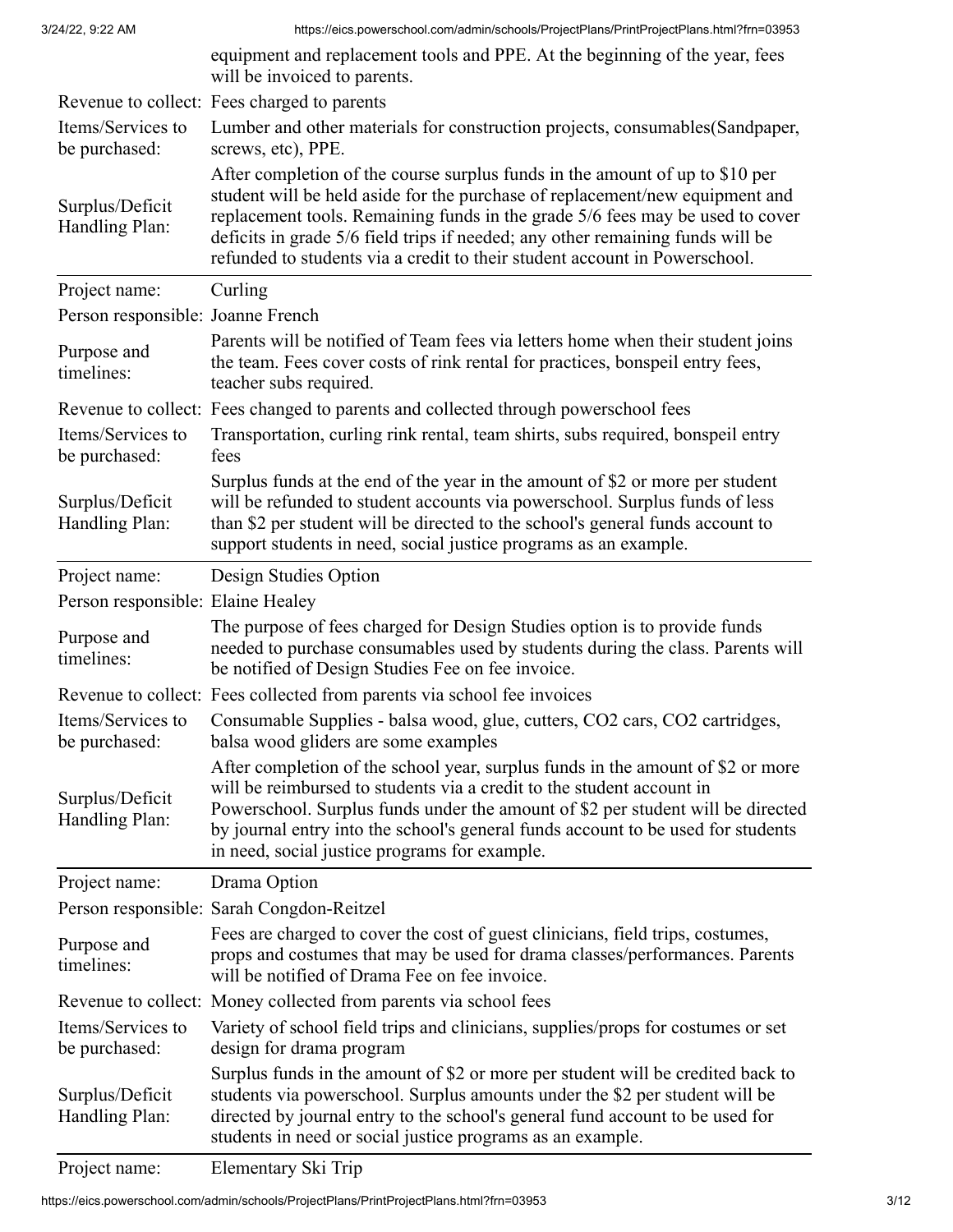| Person responsible: Gregg, Sean    |                                                                                                                                                                                                                                                                                                                                                                                                                                                                                      |
|------------------------------------|--------------------------------------------------------------------------------------------------------------------------------------------------------------------------------------------------------------------------------------------------------------------------------------------------------------------------------------------------------------------------------------------------------------------------------------------------------------------------------------|
| Purpose and<br>timelines:          | Fees are required to be charged to participants for elementary ski trip to cover<br>the cost of the transportation, ski hill lift, rental and lesson fees. Fees are<br>charged via powerschool.                                                                                                                                                                                                                                                                                      |
|                                    | Revenue to collect: Fees charged to parents                                                                                                                                                                                                                                                                                                                                                                                                                                          |
| Items/Services to<br>be purchased: | Transportation, lift tickets, lesson fees and rental fee if applicable                                                                                                                                                                                                                                                                                                                                                                                                               |
| Surplus/Deficit<br>Handling Plan:  | Surplus funds will be directed to other elementary field trip costs if those<br>projects are in a deficit due to fee waivers, etc. If there are still funds left,<br>remaining funds in the amount of \$2 or more per student will be credited back<br>to students via powerschool. Surplus amounts under the \$2 per student will be<br>directed by journal entry to the school's general fund account to be used for<br>students in need or social justice programs as an example. |
| Project name:                      | <b>Fashions Option</b>                                                                                                                                                                                                                                                                                                                                                                                                                                                               |
| Person responsible: Miskew, Mhairi |                                                                                                                                                                                                                                                                                                                                                                                                                                                                                      |
| Purpose and<br>timelines:          | Fees are required to be charged to students enrolled in fashion program in order<br>to cover the costs of material, consumables (fabric, thread, etc.), equipment and<br>replacement of scissors etc At the beginning of the year, fees will be sent to<br>the parents via powerschool fee statement                                                                                                                                                                                 |
|                                    | Revenue to collect: fees charged to parents                                                                                                                                                                                                                                                                                                                                                                                                                                          |
| Items/Services to<br>be purchased: | Cost of material, fabric, thread any other consumables, equipment and<br>replacement of machines and provided tools,                                                                                                                                                                                                                                                                                                                                                                 |
| Surplus/Deficit<br>Handling Plan:  | Surplus funds at the end of the year in the amount of \$2 or more per student<br>will be credited back to students via powerschool. Surplus amounts under the<br>\$2 per student will be directed by journal entry to the school's general fund<br>account to be used for students in need or social justice programs as an<br>example.                                                                                                                                              |
| Project name:                      | Foods Option                                                                                                                                                                                                                                                                                                                                                                                                                                                                         |
| Person responsible: Miskew, Mhairi |                                                                                                                                                                                                                                                                                                                                                                                                                                                                                      |
| Purpose and<br>timelines:          | Fees are required to be charged to students enrolled in foods program in order<br>to cover the costs of consumables (food, saran wrap, etc.), equipment and<br>replacement of broken kitchen equipment. At the beginning of the year, fees<br>will be sent to the parents via school fee invoices                                                                                                                                                                                    |
|                                    | Revenue to collect: fees charged to parents                                                                                                                                                                                                                                                                                                                                                                                                                                          |
| Items/Services to<br>be purchased: | Cost of food, any other consumables, equipment and replacement of kitchen<br>equipment.                                                                                                                                                                                                                                                                                                                                                                                              |
| Surplus/Deficit<br>Handling Plan:  | After completion of the course, surplus funds in the amount of up to \$10 per<br>student will be held aside for the maintenance of equipment/purchase of<br>replacement equipment as needed. Surplus funds from grade 5/6 fees may be<br>directed to cover deficits in grade 5/6 field trip projects if needed. All remaining<br>funds over and above that amount will be credited back to student accounts in<br>powerschool.                                                       |
| Project name:                      | Girls Basketball Team                                                                                                                                                                                                                                                                                                                                                                                                                                                                |
| Person responsible: Proulx, Dan    |                                                                                                                                                                                                                                                                                                                                                                                                                                                                                      |
| Purpose and<br>timelines:          | Fees are required to be charged to members of the basketball team in order to<br>cover the costs of uniforms (tshirts), transportation, subcosts, tournament fees,<br>out of town tournaments, wrap up party. Parents will be assessed a team fee and<br>a fee for the costs of tournaments entered on powerschool accounts.                                                                                                                                                         |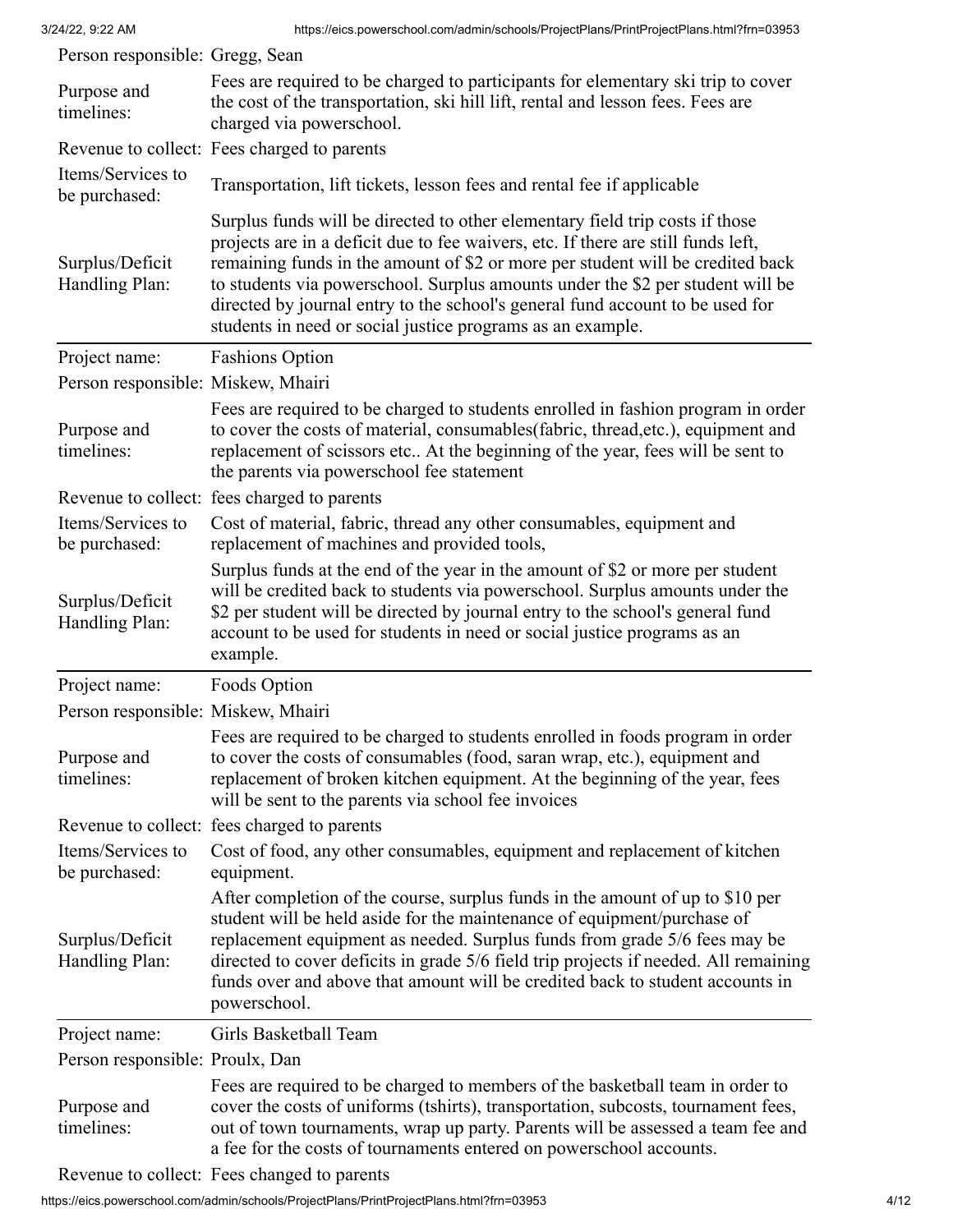| Items/Services to<br>be purchased: | Uniforms, t-shirts, transportation, sub costs, tournaments, accommodations,<br>EICS league fees                                                                                                                                                                                                                                                                                                                                                                                                                                                  |
|------------------------------------|--------------------------------------------------------------------------------------------------------------------------------------------------------------------------------------------------------------------------------------------------------------------------------------------------------------------------------------------------------------------------------------------------------------------------------------------------------------------------------------------------------------------------------------------------|
| Surplus/Deficit<br>Handling Plan:  | Remaining funds at the end of the year will be used for an end of the year party<br>for all of the basketball teams. Parents will be informed of this intent at the<br>parent team meeting sent at the beginning of the year. Remaining funds in the<br>amount of \$2 or more per student will be credited back to students via<br>powerschool. Surplus amounts under the \$2 per student will be directed by<br>journal entry to the school's general fund account to be used for students in need<br>or social justice programs as an example. |
| Project name:                      | Girls Volleyball Team                                                                                                                                                                                                                                                                                                                                                                                                                                                                                                                            |
| Person responsible: Proulx, Dan    |                                                                                                                                                                                                                                                                                                                                                                                                                                                                                                                                                  |
| Purpose and<br>timelines:          | Fees are required to be charged to members of the volleyball team in order to<br>cover the costs of uniforms (tshirts), transportation, subcosts, tournament fees,<br>out of town tournaments, wrap up party. Parents will be assessed a team fee and<br>a fee for the costs of the tournaments entered on powerschool accounts.                                                                                                                                                                                                                 |
|                                    | Revenue to collect: Fees changed to parents                                                                                                                                                                                                                                                                                                                                                                                                                                                                                                      |
| Items/Services to<br>be purchased: | Uniforms, t-shirts, transportation, sub costs, tournaments, EICS sport council<br>fees                                                                                                                                                                                                                                                                                                                                                                                                                                                           |
| Surplus/Deficit<br>Handling Plan:  | Remaining funds at the end of the year will be used for an end of the year party<br>for all of the volleyball teams. Parents will be informed of this intent at the<br>parent team meeting sent at the beginning of the year. Remaining funds in the<br>amount of \$2 or more per student will be credited back to students via<br>powerschool. Surplus amounts under the \$2 per student will be directed by<br>journal entry to the school's general fund account to be used for students in need<br>or social justice programs as an example. |
| Project name:                      | Golf Team                                                                                                                                                                                                                                                                                                                                                                                                                                                                                                                                        |
| Person responsible: Davison, Kurt  |                                                                                                                                                                                                                                                                                                                                                                                                                                                                                                                                                  |
| Purpose and<br>timelines:          | A letter will be sent home detailing the golf teams lessons prior to the<br>commencement of the activity. Golf team is a voluntary extracurricular activity<br>and will run for approximatly 6 weeks in May/June depending on weather<br>conditions. Fees will be assessed to powerschool accounts.                                                                                                                                                                                                                                              |
|                                    | Revenue to collect: Fees are collected from the parents of team members.                                                                                                                                                                                                                                                                                                                                                                                                                                                                         |
| Items/Services to<br>be purchased: | Golf instruction, a final wrap up banquet and 9 holes of golf, prizes for each<br>member of the team.                                                                                                                                                                                                                                                                                                                                                                                                                                            |
| Surplus/Deficit<br>Handling Plan:  | Any surplus funds will be spent on extra prizes for the team members (ie a golf<br>towel or extra golf balls). Additional fees may be added if the cost of the project<br>falls into deficit.                                                                                                                                                                                                                                                                                                                                                    |
| Project name:                      | Grade 5 Field Trips                                                                                                                                                                                                                                                                                                                                                                                                                                                                                                                              |
|                                    | Person responsible: Chalifoux, Shannon                                                                                                                                                                                                                                                                                                                                                                                                                                                                                                           |
| Purpose and<br>timelines:          | Letters home to parents communicate what field trips will be taking place, and<br>what the costs will be. Fees are invoiced via powerschool                                                                                                                                                                                                                                                                                                                                                                                                      |
|                                    | Revenue to collect: Cost of field trips collected from parents                                                                                                                                                                                                                                                                                                                                                                                                                                                                                   |
| Items/Services to<br>be purchased: | Various trips throughout the year. Information will be added as each trip is<br>planned.                                                                                                                                                                                                                                                                                                                                                                                                                                                         |
| Surplus/Deficit<br>Handling Plan:  | Cost recovery basis only. Should a surplus occur it would be applied to other<br>grade 5 field trips. At the end of the year if a deficit has been incurred,<br>additional fees may be added; surplus funds in the amount of \$2 or more will be<br>refunded to students at the end of the year. Surplus of less than \$2 per student                                                                                                                                                                                                            |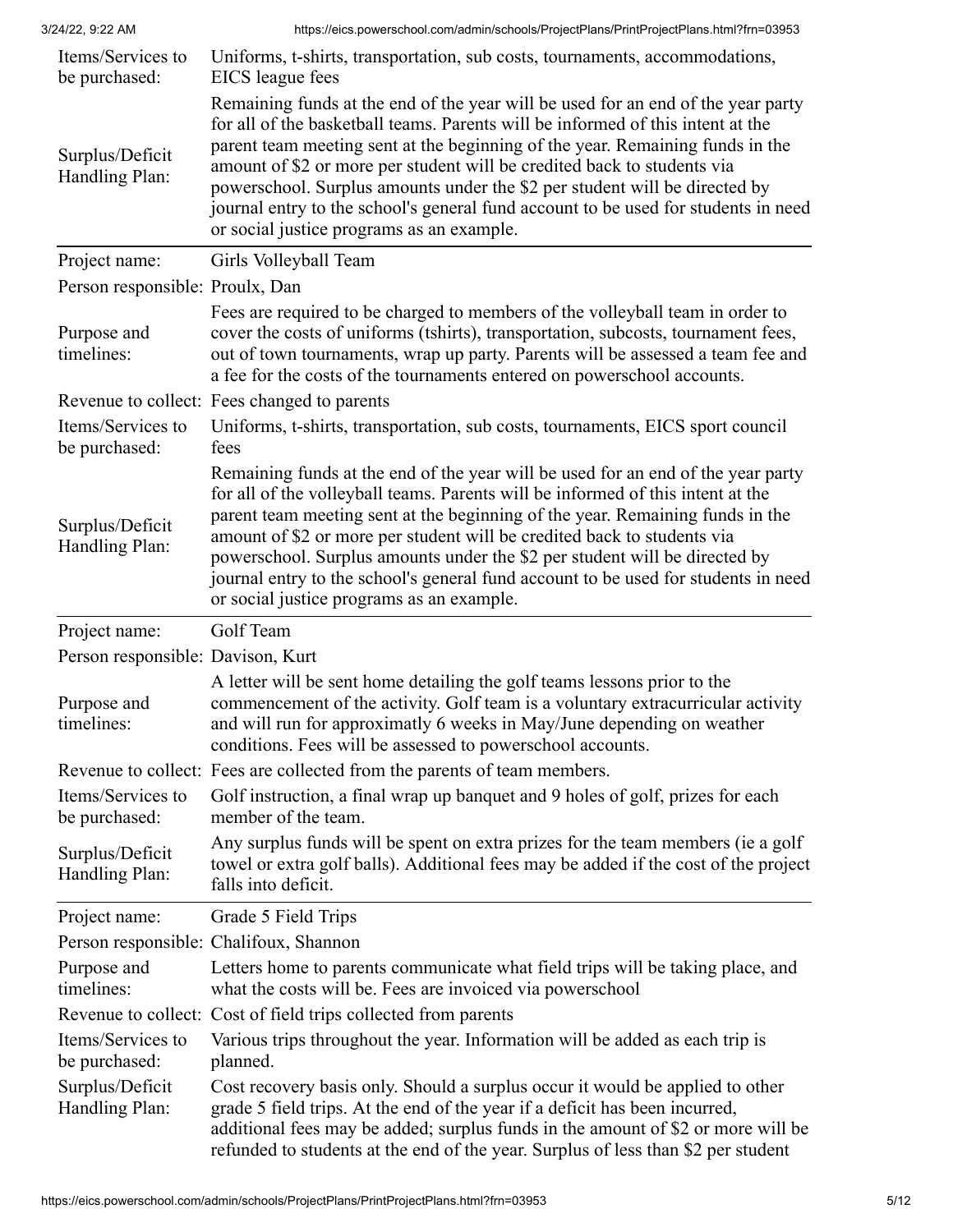|                                    | will be directed by journal entry to the school's general funds account to support<br>students in need or social justice projects, for example.                                                                                                                                                                                                                                                                                                                                          |
|------------------------------------|------------------------------------------------------------------------------------------------------------------------------------------------------------------------------------------------------------------------------------------------------------------------------------------------------------------------------------------------------------------------------------------------------------------------------------------------------------------------------------------|
| Project name:                      | Grade 5/6 Basketball                                                                                                                                                                                                                                                                                                                                                                                                                                                                     |
|                                    | Person responsible: Shannon Chalifoux                                                                                                                                                                                                                                                                                                                                                                                                                                                    |
| Purpose and<br>timelines:          | Parents will be notified of fees via letters home and assessed fees if they<br>register their child for the program. The program is run by the Boys and Girls<br>Club after school.                                                                                                                                                                                                                                                                                                      |
|                                    | Revenue to collect: Fees changed to parents and collected through project envelopes                                                                                                                                                                                                                                                                                                                                                                                                      |
| Items/Services to<br>be purchased: | Boys and Girls Club fee for service, t-shirts purchased for each student                                                                                                                                                                                                                                                                                                                                                                                                                 |
| Surplus/Deficit<br>Handling Plan:  | All funds are payable to the Boys and Girls Club                                                                                                                                                                                                                                                                                                                                                                                                                                         |
| Project name:                      | Grade 6 Field trips                                                                                                                                                                                                                                                                                                                                                                                                                                                                      |
|                                    | Person responsible: Chalifoux, Shannon                                                                                                                                                                                                                                                                                                                                                                                                                                                   |
| Purpose and<br>timelines:          | Letters home to parents communicate what field trips will be taking place, and<br>what the costs will be. Fees are invoiced via powerschool                                                                                                                                                                                                                                                                                                                                              |
|                                    | Revenue to collect: Fees collected from parents                                                                                                                                                                                                                                                                                                                                                                                                                                          |
| Items/Services to<br>be purchased: | Various trips throughout the year. Information will be added as each trip is<br>planned. Gr 6D Clip and Climb Reward trip Dec 2021 \$20                                                                                                                                                                                                                                                                                                                                                  |
| Surplus/Deficit<br>Handling Plan:  | Cost recovery basis only. Should a surplus occur it would be applied to other<br>grade 6 field trips. At the end of the year if a deficit has been incurred,<br>additional fees may be added; surplus funds in the amount of \$2 or more will be<br>refunded to students at the end of the year. Surplus of less than \$2 per student<br>will be directed by journal entry to the school's general funds account to support<br>students in need or social justice projects, for example. |
| Project name:                      | Grade 7 Field trips                                                                                                                                                                                                                                                                                                                                                                                                                                                                      |
|                                    | Person responsible: Chalifoux, Shannon                                                                                                                                                                                                                                                                                                                                                                                                                                                   |
| Purpose and<br>timelines:          | Letters home to parents communicate what field trips will be taking place, and<br>what the costs will be. Fees are invoiced via powerschool                                                                                                                                                                                                                                                                                                                                              |
|                                    | Revenue to collect: Fees collected from parents                                                                                                                                                                                                                                                                                                                                                                                                                                          |
| Items/Services to<br>be purchased: | Various trips throughout the year. Information will be added as each trip is<br>planned.                                                                                                                                                                                                                                                                                                                                                                                                 |
| Surplus/Deficit<br>Handling Plan:  | Cost recovery basis only. Should a surplus occur it would be applied to other<br>grade 7 field trips. At the end of the year if a deficit has been incurred,<br>additional fees may be added; surplus funds in the amount of \$2 or more will be<br>refunded to students at the end of the year. Surplus of less than \$2 per student<br>will be directed by journal entry to the school's general funds account to support<br>students in need or social justice projects, for example. |
| Project name:                      | Grade 8 Field Trips                                                                                                                                                                                                                                                                                                                                                                                                                                                                      |
|                                    | Person responsible: Chalifoux, Shannon                                                                                                                                                                                                                                                                                                                                                                                                                                                   |
| Purpose and<br>timelines:          | Letters home to parents communicate what field trips will be taking place, and<br>what the costs will be. Fees are invoiced via powerschool                                                                                                                                                                                                                                                                                                                                              |
|                                    | Revenue to collect: Fees collected from parents                                                                                                                                                                                                                                                                                                                                                                                                                                          |
| Items/Services to<br>be purchased: | Various trips throughout the year. Information will be added as each trip is<br>planned. Gr 8S and 8B Japanese Cultural Activities Social Studies Unit \$20                                                                                                                                                                                                                                                                                                                              |
| Surplus/Deficit<br>Handling Plan:  | Cost recovery basis only. Should a surplus occur it would be applied to other<br>grade 8 field trips. At the end of the year if a deficit has been incurred,<br>additional fees may be added; surplus funds in the amount of \$2 or more will be                                                                                                                                                                                                                                         |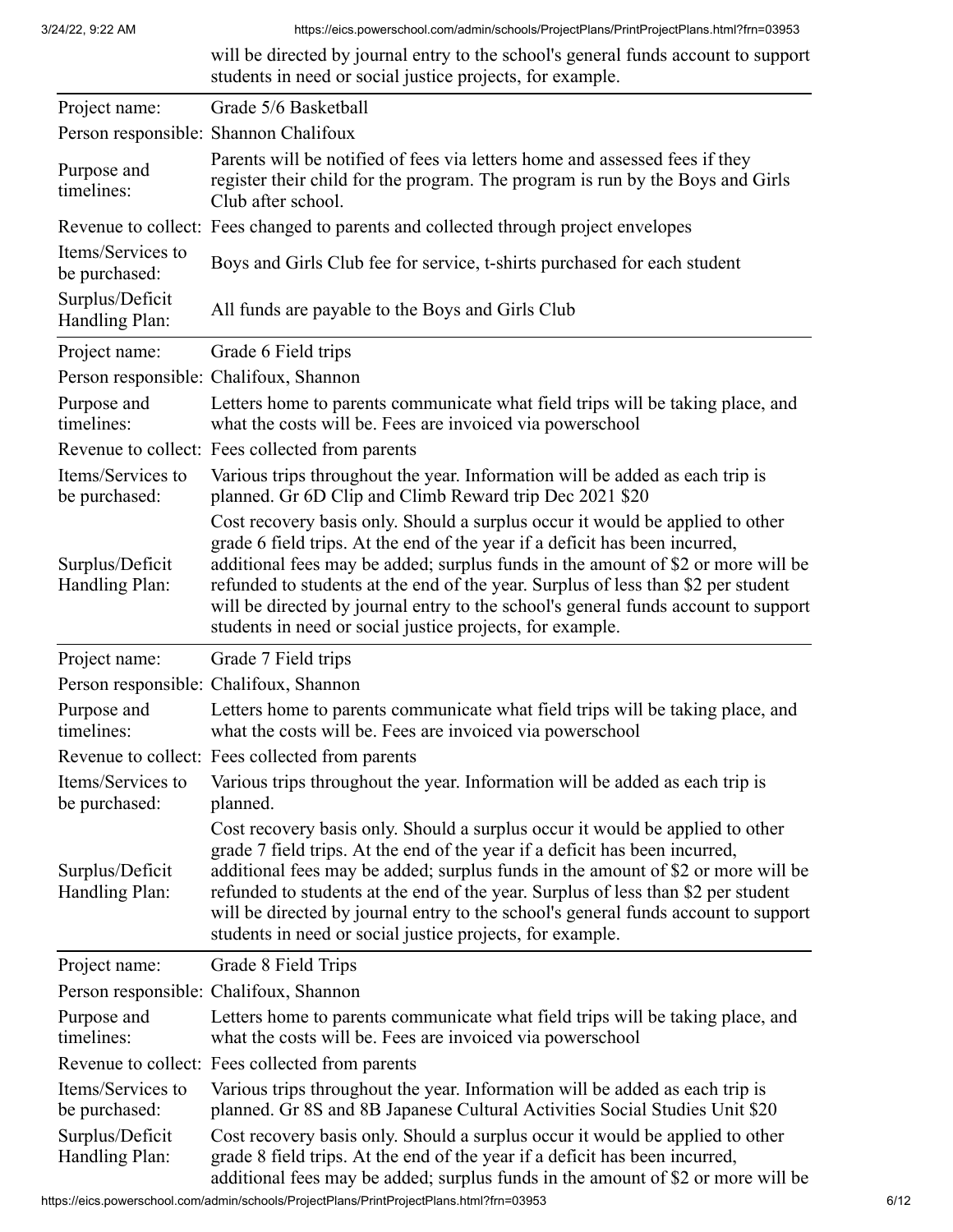|                                     | refunded to students at the end of the year. Surplus of less than \$2 per student<br>will be directed by journal entry to the school's general funds account to support<br>students in need or social justice projects, for example.                                                                                                                                                                                                 |
|-------------------------------------|--------------------------------------------------------------------------------------------------------------------------------------------------------------------------------------------------------------------------------------------------------------------------------------------------------------------------------------------------------------------------------------------------------------------------------------|
| Project name:                       | <b>Grants Received</b>                                                                                                                                                                                                                                                                                                                                                                                                               |
|                                     | Person responsible: Chalifoux, Shannon                                                                                                                                                                                                                                                                                                                                                                                               |
| Purpose and<br>timelines:           | Various grants are applied for to different foundations                                                                                                                                                                                                                                                                                                                                                                              |
|                                     | Revenue to collect: Grants received from various foundations                                                                                                                                                                                                                                                                                                                                                                         |
| Items/Services to<br>be purchased:  | Each grant will have specific objectives and funds will be spent according the<br>application for that funding                                                                                                                                                                                                                                                                                                                       |
| Surplus/Deficit<br>Handling Plan:   | All funds will be spent on the required objectives that were submitted with the<br>grant application                                                                                                                                                                                                                                                                                                                                 |
| Project name:                       | Hands On Science                                                                                                                                                                                                                                                                                                                                                                                                                     |
|                                     | Person responsible: Chalifoux, Shannon                                                                                                                                                                                                                                                                                                                                                                                               |
| Purpose and<br>timelines:           | Parents will be notified via letter home of the cost of this in-school presentation<br>and invoiced via powerschool                                                                                                                                                                                                                                                                                                                  |
|                                     | Revenue to collect: Fee collected from parents                                                                                                                                                                                                                                                                                                                                                                                       |
| Items/Services to<br>be purchased:  | Science curriculum presentations/workshops done as in-house field trips by<br>Hands On Science                                                                                                                                                                                                                                                                                                                                       |
| Surplus/Deficit<br>Handling Plan:   | Charged on a cost recovery basis only. Should a surplus occur, it will be applied<br>to another field trip for the same students                                                                                                                                                                                                                                                                                                     |
| Project name:                       | Hawks Winter Warm Up Tournament                                                                                                                                                                                                                                                                                                                                                                                                      |
| Person responsible: Proulx, Dan     |                                                                                                                                                                                                                                                                                                                                                                                                                                      |
| Purpose and<br>timelines:           | Fees are charged to teams entering the tournament. Information on money<br>allocation will be provided in the tournament newsletter. This serves to promote<br>athletics and physical wellness.                                                                                                                                                                                                                                      |
|                                     | Revenue to collect: Fees charged to teams entering the tournament, no parent fees are collected.                                                                                                                                                                                                                                                                                                                                     |
| Items/Services to<br>be purchased:  | Officials and scorekeeper fees, concession supplies, promotional items,<br>tournament prizes                                                                                                                                                                                                                                                                                                                                         |
| Surplus/Deficit<br>Handling Plan:   | Remaining funds at the end of the tournament will be carried over to future<br>Hawks Winter Warm Up Tournaments. If there is a deficit we will reallocate<br>money from past athletics surplus. When sufficient funds exist from tournament<br>proceeds, the funds will be used to purchase new and/or replacement phys ed<br>equipment for the school phys ed program.                                                              |
| Project name:                       | Jasper Ski Trip                                                                                                                                                                                                                                                                                                                                                                                                                      |
| Person responsible: Stephens, David |                                                                                                                                                                                                                                                                                                                                                                                                                                      |
| Purpose and<br>timelines:           | To allow students to experience skiing in the mountains and to enhance the PE<br>program. This trip provides students an opportunity to be taught by experienced<br>instructors and also provides students ample practice time so they can refine<br>their skills. This is an optional trip offered to junior high students only and fees<br>are communicated to parents as part of the information/registration package<br>sent out |
|                                     | Revenue to collect: Fees will be charged to parents via powerschool account.                                                                                                                                                                                                                                                                                                                                                         |
| Items/Services to<br>be purchased:  | Funds will cover the costs of bus transportation, hotel, bussing, ski lessons, ski<br>rentals, lift tickets, and swimming.                                                                                                                                                                                                                                                                                                           |
| Surplus/Deficit<br>Handling Plan:   | The costs are carefully calculated and little suplus or deficit should occur as a<br>result of this trip. A \$500 surplus will be kept from year to year to be directed<br>towards any emergencies that may require excess funds during the trip. Any                                                                                                                                                                                |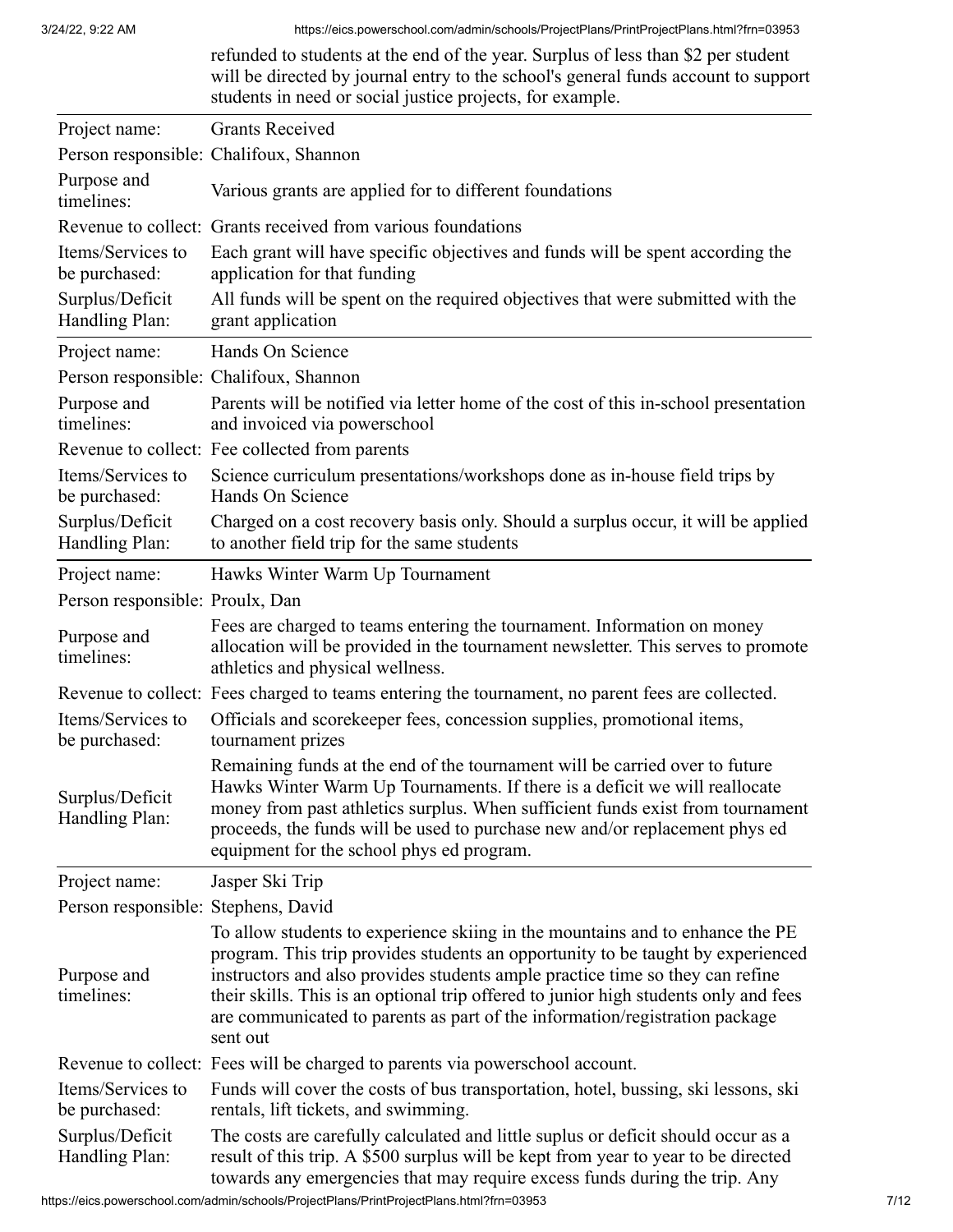|                                    | funds outside of that which result in a refund of greater than \$10 per participant<br>will be refunded. Surplus amounts of less than \$10 per participant will be<br>directed to the school's general funds account to support students in need, social<br>justice programs, for example. |
|------------------------------------|--------------------------------------------------------------------------------------------------------------------------------------------------------------------------------------------------------------------------------------------------------------------------------------------|
| Project name:                      | Legislature Field Trip                                                                                                                                                                                                                                                                     |
|                                    | Person responsible: Chalifoux, Shannon                                                                                                                                                                                                                                                     |
| Purpose and<br>timelines:          | Letter home to students in grade 6 regarding the cost of transportation to attend<br>a day at the legislature. Fees invoiced via powerschool                                                                                                                                               |
|                                    | Revenue to collect: Fee collected from parents                                                                                                                                                                                                                                             |
| Items/Services to<br>be purchased: | Transportation to legislature in Edmonton                                                                                                                                                                                                                                                  |
| Surplus/Deficit<br>Handling Plan:  | No surplus will be accumulated, as this is a cost recovery project. Deficit will<br>be rectified by either the transfer of surplus funds from other grade 6 field trip<br>projects, or by additional fee added to powerschool.                                                             |
| Project name:                      | Lock and Locker Rental                                                                                                                                                                                                                                                                     |
| Person responsible: Sean Gregg     |                                                                                                                                                                                                                                                                                            |
| Purpose and<br>timelines:          | Fees are required to be charged to students for maintenance and upkeep for<br>lockers. A user fee will be in place to buy new locks when necessary. Purchase<br>of replacement locks as needed                                                                                             |
|                                    | Revenue to collect: Fees changed to parents on powerschool invoices                                                                                                                                                                                                                        |
| Items/Services to<br>be purchased: | replacement locks if they are lost or damaged, and when it is necessary for a<br>new one. Locker Repairs as necessary                                                                                                                                                                      |
| Surplus/Deficit<br>Handling Plan:  | Fees will be collected for a number of years, and used to purchase new locks.<br>Old locks will become PE locks or destroyed if broken.                                                                                                                                                    |
| Project name:                      | Lost Library Books and Texts                                                                                                                                                                                                                                                               |
| Person responsible: Susan Wagner   |                                                                                                                                                                                                                                                                                            |
| Purpose and<br>timelines:          | Fees are required to be charged to students who have lost or damged books that<br>were borrowed or rented from the library.                                                                                                                                                                |
|                                    | Revenue to collect: Fees changed to parents via powerschool student accounts                                                                                                                                                                                                               |
| Items/Services to<br>be purchased: | Replacement of books or repair for the books.                                                                                                                                                                                                                                              |
| Surplus/Deficit<br>Handling Plan:  | Charges will be used to cover the replacement or repair fee.                                                                                                                                                                                                                               |
| Project name:                      | Math Workbooks                                                                                                                                                                                                                                                                             |
|                                    | Person responsible: Chalifoux, Shannon                                                                                                                                                                                                                                                     |
| Purpose and<br>timelines:          | Option to purchase a math workbook for grades 5 and 6 is indicated on school<br>fees invoice.                                                                                                                                                                                              |
|                                    | Revenue to collect: Parent fees assessed on fee invoices                                                                                                                                                                                                                                   |
| Items/Services to<br>be purchased: | Math Workbooks for grades 5 and 6 students                                                                                                                                                                                                                                                 |
| Surplus/Deficit<br>Handling Plan:  | Fees charged on a cost recovery basis only so no surplus should occur. Deficits<br>incurred due to non-payment of fees will be covered by school general funds<br>that are designated for students in need, etc.                                                                           |
| Project name:                      | Media Arts Option                                                                                                                                                                                                                                                                          |
| Person responsible: Elaine Healey  |                                                                                                                                                                                                                                                                                            |
| Purpose and<br>timelines:          | Fees are required to be charged to students enrolled in the Media Arts program<br>in order to cover the costs of materials(sublimation products),                                                                                                                                          |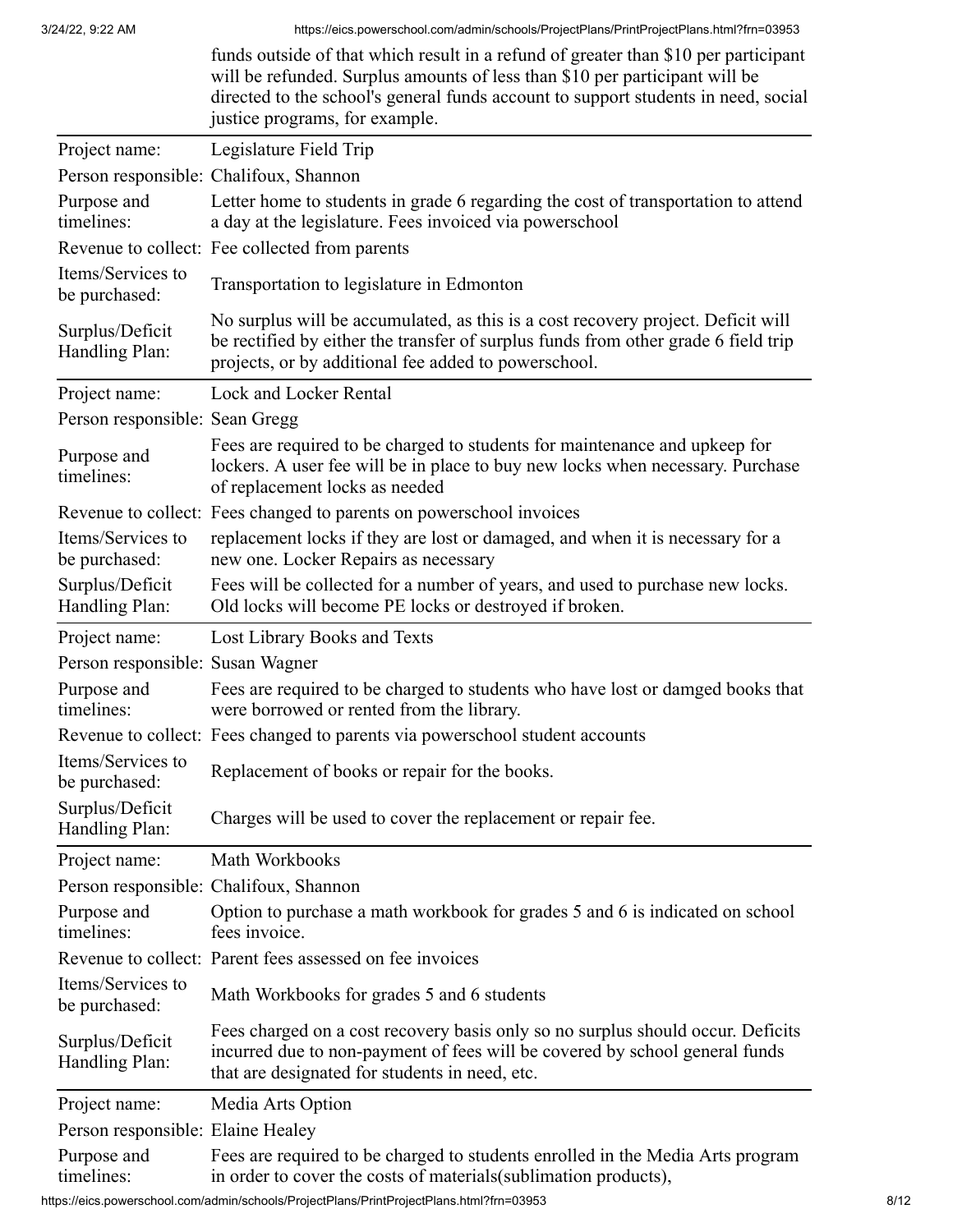|                                     | consumables (tape, paper, etc), equipment and replacement tools. Parents are<br>invoiced via school fees.                                                                                                                                                                                                                                                                                                                                                                                                                                                                                                                                                                                                                                         |
|-------------------------------------|---------------------------------------------------------------------------------------------------------------------------------------------------------------------------------------------------------------------------------------------------------------------------------------------------------------------------------------------------------------------------------------------------------------------------------------------------------------------------------------------------------------------------------------------------------------------------------------------------------------------------------------------------------------------------------------------------------------------------------------------------|
|                                     | Revenue to collect: Fees charged to parents                                                                                                                                                                                                                                                                                                                                                                                                                                                                                                                                                                                                                                                                                                       |
| Items/Services to<br>be purchased:  | materials (sublimation products), consumables (tape, paper, etc), equipment and<br>replacement tools, technology expenses for computers                                                                                                                                                                                                                                                                                                                                                                                                                                                                                                                                                                                                           |
| Surplus/Deficit<br>Handling Plan:   | Surplus funds at the end of the year in the amount of up to \$10 per student will<br>be kept aside to replace/maintain equipment as needed. Remaining funds in the<br>amount of \$2 or more per student will be credited back to students via<br>powerschool. Surplus amounts under the \$2 per student will be directed by<br>journal entry to the school's general fund account to be used for students in need<br>or social justice programs as an example.                                                                                                                                                                                                                                                                                    |
| Project name:                       | <b>Miok Moments</b>                                                                                                                                                                                                                                                                                                                                                                                                                                                                                                                                                                                                                                                                                                                               |
| Person responsible: Shauna Lindbeck |                                                                                                                                                                                                                                                                                                                                                                                                                                                                                                                                                                                                                                                                                                                                                   |
| Purpose and<br>timelines:           | A meeting with Kyle McKinney, the Miok Scholarship coordinator, will occur<br>to share the plan for the funds                                                                                                                                                                                                                                                                                                                                                                                                                                                                                                                                                                                                                                     |
|                                     | Revenue to collect: Donation - Miok Scholarship \$1000 (contact Kyle McKinney)                                                                                                                                                                                                                                                                                                                                                                                                                                                                                                                                                                                                                                                                    |
| Items/Services to<br>be purchased:  | The funds will be used to purchase incentives for Miok Moments. Four \$25 gift<br>cards/month (Feb-June), a grand prize item, a student plaque and a school<br>plaque. Miok Moments are focused on recognizing students from grades 5-8 for<br>showing a strong sense of character (specifically acts of service and choosing<br>joy). Each month students who have received a Miok Moment will be entered<br>into a draw. One name from each grade level will be drawn for one of the<br>incentive items. At the end of the school year, all students who have received a<br>Miok Moment will have their names entered into the grand prize draw. The<br>winner will also receive a plaque and have their name engraved on the school<br>plaque. |
| Surplus/Deficit<br>Handling Plan:   | All of this donation will be used for this purpose.                                                                                                                                                                                                                                                                                                                                                                                                                                                                                                                                                                                                                                                                                               |
| Project name:                       | Movie Field Trip                                                                                                                                                                                                                                                                                                                                                                                                                                                                                                                                                                                                                                                                                                                                  |
| Person responsible: Gregg, Sean     |                                                                                                                                                                                                                                                                                                                                                                                                                                                                                                                                                                                                                                                                                                                                                   |
| Purpose and<br>timelines:           | Reward or year end field trips often include a movie at the theatre. Cost will be<br>communicated via letter home to students. This is an optional activity.                                                                                                                                                                                                                                                                                                                                                                                                                                                                                                                                                                                      |
|                                     | Revenue to collect: Fees collected from parents                                                                                                                                                                                                                                                                                                                                                                                                                                                                                                                                                                                                                                                                                                   |
| Items/Services to<br>be purchased:  | Admission to venue, transportation if needed                                                                                                                                                                                                                                                                                                                                                                                                                                                                                                                                                                                                                                                                                                      |
| Surplus/Deficit<br>Handling Plan:   | Surplus fees will be refunded to student powerschool accounts; deficit would be<br>handled by addition of extra fees to powerschool.                                                                                                                                                                                                                                                                                                                                                                                                                                                                                                                                                                                                              |
| Project name:                       | Outdoor Education 7 and 8                                                                                                                                                                                                                                                                                                                                                                                                                                                                                                                                                                                                                                                                                                                         |
|                                     | Person responsible: Doug Sereda/Dan Proulx                                                                                                                                                                                                                                                                                                                                                                                                                                                                                                                                                                                                                                                                                                        |
| Purpose and<br>timelines:           | Letters regarding field trips planned will be sent home and costs invoiced to<br>parents via school fees invoices. Fees will be collected to cover the costs of<br>bussing and field trip providers                                                                                                                                                                                                                                                                                                                                                                                                                                                                                                                                               |
|                                     | Revenue to collect: Fees changed to parents                                                                                                                                                                                                                                                                                                                                                                                                                                                                                                                                                                                                                                                                                                       |
| Items/Services to<br>be purchased:  | Field trip costs for trips to venues such as Strathcona Wilderness Centre,<br>bussing to venues                                                                                                                                                                                                                                                                                                                                                                                                                                                                                                                                                                                                                                                   |
| Surplus/Deficit<br>Handling Plan:   | Surplus funds will be refunded to student accounts, as field trips will be charged<br>on a cost recovery basis. If fees collected are not sufficient to cover the activity<br>costs, additional fees may be added to student accounts to cover the deficit.                                                                                                                                                                                                                                                                                                                                                                                                                                                                                       |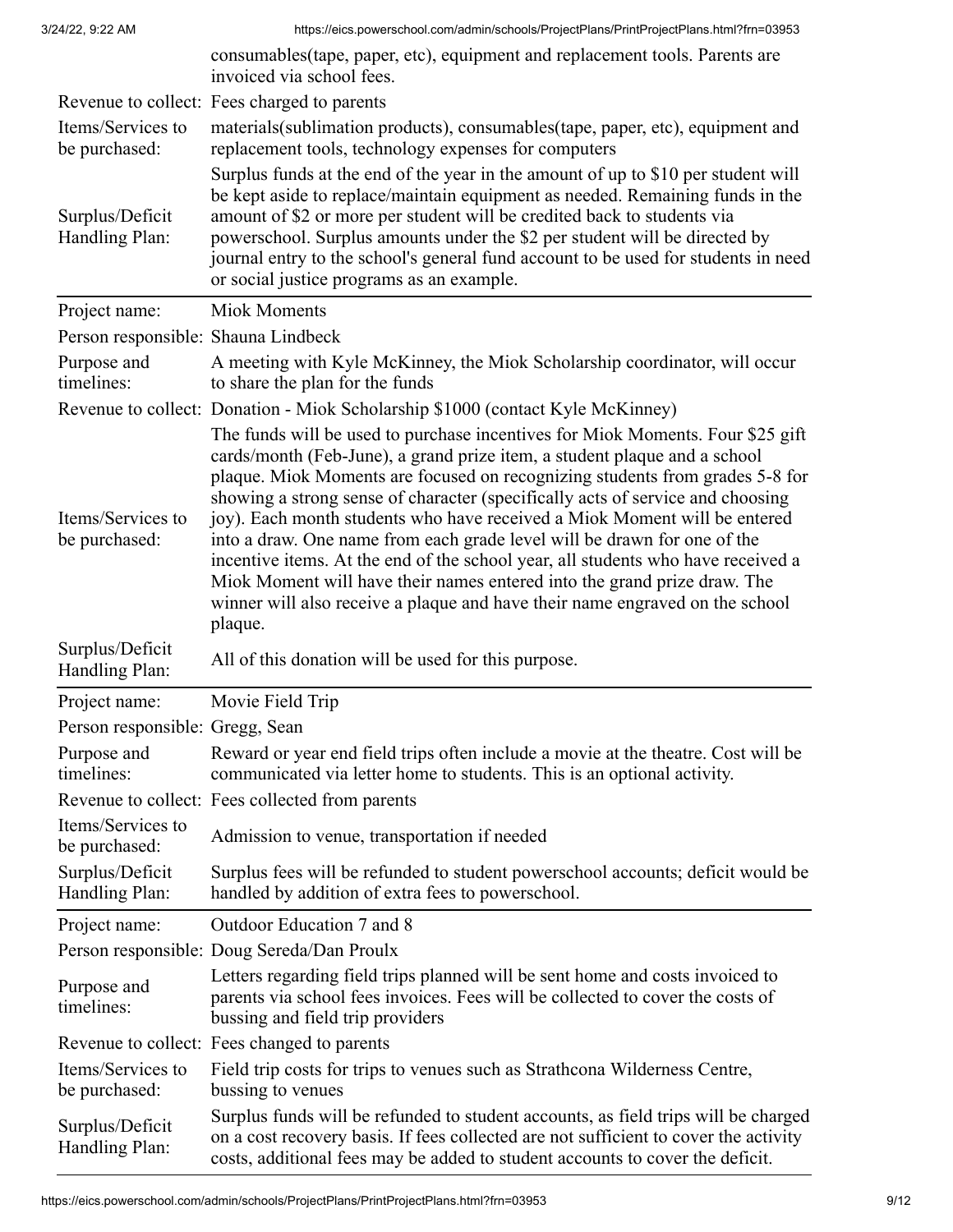| 3/24/22, 9:22 AM                                       | https://eics.powerschool.com/admin/schools/ProjectPlans/PrintProjectPlans.html?frn=03953                                                                                                                                                                                                                                                                                                                                                                                                                                                                                                                                                 |
|--------------------------------------------------------|------------------------------------------------------------------------------------------------------------------------------------------------------------------------------------------------------------------------------------------------------------------------------------------------------------------------------------------------------------------------------------------------------------------------------------------------------------------------------------------------------------------------------------------------------------------------------------------------------------------------------------------|
| Project name:                                          | Robotics Option                                                                                                                                                                                                                                                                                                                                                                                                                                                                                                                                                                                                                          |
| Person responsible: Elaine Healey                      |                                                                                                                                                                                                                                                                                                                                                                                                                                                                                                                                                                                                                                          |
| Purpose and<br>timelines:                              | Fees are charged for Robotics to purchase robotics kits and technology needed<br>for the option. Parents will be notified of Robotics Fee on their powerschool fee<br>invoice.                                                                                                                                                                                                                                                                                                                                                                                                                                                           |
|                                                        | Revenue to collect: Fee for option added to school fees invoice                                                                                                                                                                                                                                                                                                                                                                                                                                                                                                                                                                          |
| Items/Services to<br>be purchased:                     | Robot kits for the program, technology maintenance/replacement                                                                                                                                                                                                                                                                                                                                                                                                                                                                                                                                                                           |
| Surplus/Deficit<br>Handling Plan:                      | Surplus funds at the end of the year in the amount of up to \$10 per student will<br>be kept aside to replace/maintain equipment as needed. Remaining funds in the<br>amount of \$2 or more per student will be credited back to students via<br>powerschool. Surplus amounts under the \$2 per student will be directed by<br>journal entry to the school's general fund account to be used for students in need<br>or social justice programs as an example. The project may run at a deficit if a<br>large technology purchase is required, and the technology fees collected in<br>subsequent years will be directed to the deficit. |
| Project name:                                          | Sport for Life                                                                                                                                                                                                                                                                                                                                                                                                                                                                                                                                                                                                                           |
| Person responsible: Sam Gartner                        |                                                                                                                                                                                                                                                                                                                                                                                                                                                                                                                                                                                                                                          |
| Purpose and<br>timelines:                              | Fees are required to be charged to participants in this option to cover the costs<br>of: day field trips fees, transportation, Facilitator instruction, purchase of<br>supplies and equipment (eg. on campus sport equipment, replenish textbooks<br>and student workbooks, curling equipment, etc), sub teacher time required, and<br>program clothing. Fees are invoiced to parents via powerschool.                                                                                                                                                                                                                                   |
|                                                        | Revenue to collect: Fees changed to parents                                                                                                                                                                                                                                                                                                                                                                                                                                                                                                                                                                                              |
| Items/Services to<br>be purchased:                     | Field trips, admission to facilities, transportation, Facilitator instruction costs,<br>purchase of supplies/equipment, sub teacher costs, program clothing.                                                                                                                                                                                                                                                                                                                                                                                                                                                                             |
| Surplus/Deficit<br>Handling Plan:                      | All funds will be spent on the program. Deficits may occur on occasion when<br>equipment is purchased that will be used for several years and cost is recovered<br>from fees collected over a period of years. Should there be a surplus of funds<br>collected, refunds will be issued at the end of the school year. If fees collected<br>are not sufficient to cover the activity costs, additional fees may be added to<br>student accounts to cover the project's deficit.                                                                                                                                                           |
| Project name:                                          | <b>Sport Performance Option</b>                                                                                                                                                                                                                                                                                                                                                                                                                                                                                                                                                                                                          |
|                                                        | Person responsible: Dan Proulx and Lesia Pohoreski                                                                                                                                                                                                                                                                                                                                                                                                                                                                                                                                                                                       |
| Purpose and<br>timelines:                              | Fee are collected to cover the cost of field trips taken as part of the option, or<br>on-campus guest instructors. Fees are added to school fee invoices via<br>powerschool                                                                                                                                                                                                                                                                                                                                                                                                                                                              |
|                                                        | Revenue to collect: Collected from parents of participating students                                                                                                                                                                                                                                                                                                                                                                                                                                                                                                                                                                     |
| Items/Services to<br>be purchased:                     | Field trip costs, transportation, instructional materials, on-campus guest<br>instructors                                                                                                                                                                                                                                                                                                                                                                                                                                                                                                                                                |
| Surplus/Deficit<br>Handling Plan:                      | Surplus funds in the amount of \$2 or more per student will be credited back to<br>students via powerschool. Surplus amounts under the \$2 per student will be<br>directed by journal entry to the school's general fund account to be used for<br>students in need or social justice programs as an example. Additional fees may<br>be added to powerschool accounts in the event that fees collected are<br>insufficient to cover the cost of field trips completed.                                                                                                                                                                   |
| Project name:<br>Person responsible: Sutcliffe, Shelly | Style and Self Care                                                                                                                                                                                                                                                                                                                                                                                                                                                                                                                                                                                                                      |

Purpose and Consumables and cosmetic equipment are purchased for use in the option.

https://eics.powerschool.com/admin/schools/ProjectPlans/PrintProjectPlans.html?frn=03953 10/12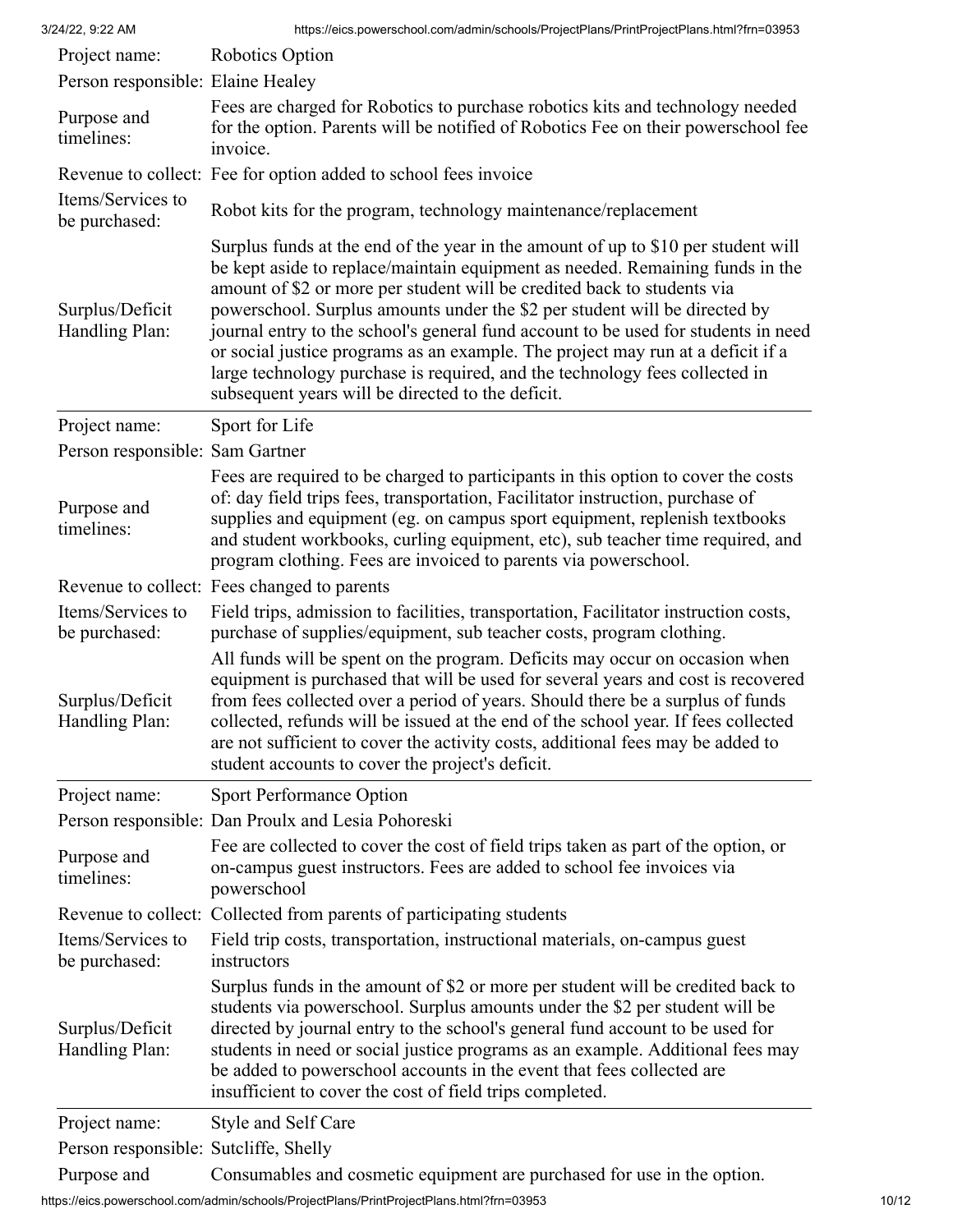| timelines:                         | Parents will be notified of option fee on invoice for school fees                                                                                                                                                                                                                                                                                        |
|------------------------------------|----------------------------------------------------------------------------------------------------------------------------------------------------------------------------------------------------------------------------------------------------------------------------------------------------------------------------------------------------------|
|                                    | Revenue to collect: Money collected from parents via school fees                                                                                                                                                                                                                                                                                         |
| Items/Services to<br>be purchased: | A variety of guest speakers, nutritionists, personal trainer, psychologist, makeup<br>artist, hairstylist, nail technician will be brought in to expose students to a<br>career in wellness and to teach them about healthy mind and body.                                                                                                               |
| Surplus/Deficit<br>Handling Plan:  | All funds will be spent on the program. Surplus funds in the amount of \$2 or<br>more per student will be credited back to students via powerschool. Surplus<br>amounts under the \$2 per student will be directed by journal entry to the<br>school's general fund account to be used for students in need or social justice<br>programs as an example. |
| Project name:                      | <b>Swimming Lessons</b>                                                                                                                                                                                                                                                                                                                                  |
| Person responsible: Davison, Kurt  |                                                                                                                                                                                                                                                                                                                                                          |
| Purpose and<br>timelines:          | Fees for lessons added to all grade 5 and 6 student fee invoices. Letters home to<br>all gr 5/6 parents explain the program and the costs.                                                                                                                                                                                                               |
|                                    | Revenue to collect: Money collected from parents on fee invoices                                                                                                                                                                                                                                                                                         |
| Items/Services to<br>be purchased: | Swimming lessons provided by Strathcona County and transportation to and<br>from lessons during inclement weather.                                                                                                                                                                                                                                       |
| Surplus/Deficit<br>Handling Plan:  | No surplus incurred, as costs for lessons are known prior to invoicing.<br>Additional fees may need to be added if transportation is required due to<br>inclement weather. Students receiving fee waivers will have fees covered by the<br>school's general fund account.                                                                                |
| Project name:                      | Volleyball Tournament                                                                                                                                                                                                                                                                                                                                    |
| Person responsible: Proulx, Dan    |                                                                                                                                                                                                                                                                                                                                                          |
| Purpose and<br>timelines:          | Fees are charged to teams entering the tournament. The tournament serves to<br>promote athletics and student physical wellness.                                                                                                                                                                                                                          |
|                                    | Revenue to collect: Fees are collected from teams entering the tournament                                                                                                                                                                                                                                                                                |
| Items/Services to<br>be purchased: | Officiating fees, promotional items, trophies for the tournament winners                                                                                                                                                                                                                                                                                 |
| Surplus/Deficit<br>Handling Plan:  | Remaining funds will be carried over to future tournaments. Deficits will be<br>covered by past athletic surplus funds. When sufficient funds exist from<br>tournament proceeds, the funds will be used to purchase new and/or<br>replacement phys ed equipment for the school phys ed program.                                                          |
| Project name:                      | Yearbook                                                                                                                                                                                                                                                                                                                                                 |
|                                    | Person responsible: Chalifoux, Shannon                                                                                                                                                                                                                                                                                                                   |
| Purpose and<br>timelines:          | Parents have the option to pre-pay for yearbooks online via Lifetouch, or to<br>purchase one of the few extras that the school is provided with after distribution<br>of pre-paid books each year.                                                                                                                                                       |
|                                    | Revenue to collect: Fees changed to parents                                                                                                                                                                                                                                                                                                              |
| Items/Services to<br>be purchased: | Yearbooks                                                                                                                                                                                                                                                                                                                                                |
| Surplus/Deficit<br>Handling Plan:  | Funds raised through the sale of extra yearbooks are directed to pay any costs<br>invoiced to us from Lifetouch for the extra books. Surplus funds are directed to<br>the support of students in need/fee waiver fees to be covered.                                                                                                                     |
| Project name:                      | Young Author's Conference                                                                                                                                                                                                                                                                                                                                |
|                                    | Person responsible: Shannon Chalifoux                                                                                                                                                                                                                                                                                                                    |
| Purpose and<br>timelines:          | Selected students to attend will be sent letters home for their parents. Should<br>parents choose to send their child they will complete a registration form and fee<br>will be invoiced via powerschool                                                                                                                                                 |